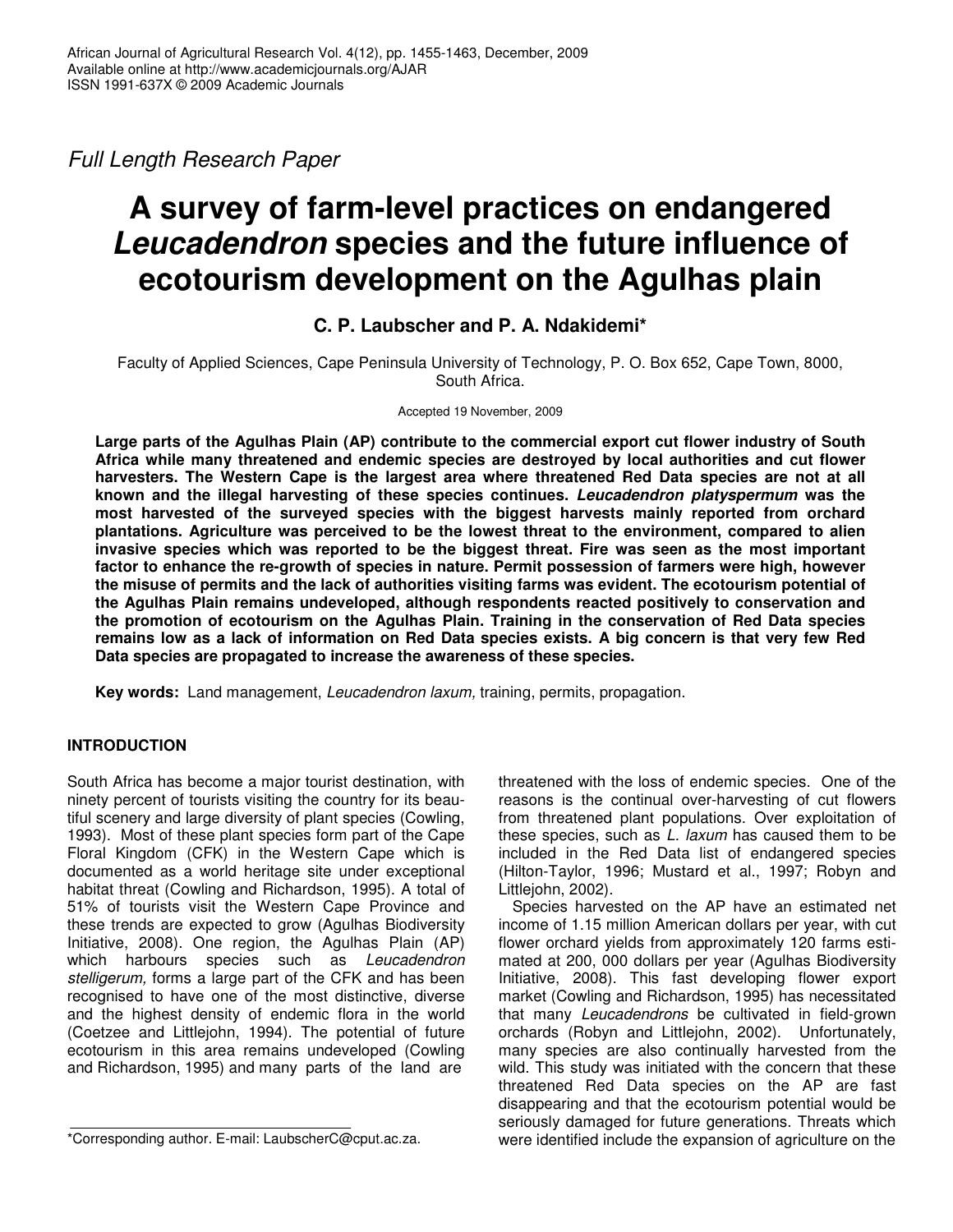AP, alien invasive species, fire management, unsustainable harvesting of flowers and coastal development through urbanization (Agulhas Biodiversity Initiative, 2008).

This study aimed to collect data from farmers, cut flower growers and exporters to identify solutions for the conservation of the natural habitat and the growing need to develop ecotourism opportunities on the AP. The information from this study could help to reduce the destruction of endemic and threatened species and could encourage sustainable ecotourism development on the AP.

# **METHODOLOGY**

#### **Description of the study area**

The survey study was conducted within the wild cut flower growing areas of the Eastern, Southern and Western Cape, South Africa to obtain a broader understanding of the core issues which affect the destruction of the natural habitat and the influence it might have on future ecotourism development of the CFK.

# **Selection of focus group**

The South African Protea Producers and Exporters Association (SAPPEX) was selected as a research focus group. Permission was obtained from SAPPEX to ensure the protection of the rights of the survey respondents. Participants were purposely selected to fit the criteria of desirable participants, as many members of SAPPEX (landowners, farmers, producers and exporters) are actively involved in the wild cut flower industry and their contributions would be invaluable to the survey.

#### **Secondary data collection**

A literature study was conducted to ascertain and comprehend the scope and depth of the investigation for purpose of this study. Consequently the policies of the Department of Nature Conservation were also reviewed. The focus was on developing ideas through the gathering of information from smaller samples. The application of exploratory research is considered relevant as little documentation exits regarding the activities of producers on cut flower farms. The secondary data collection involved investigation into the current methods and practices of individuals involved in production and agriculture.

#### **Survey questionnaire**

A self-administered survey questionnaire was aimed at collecting data, assessing the threats, determining the needs of cut flower producers and ascertaining known-

ledge, skills, values and attitudes regarding activities and responsibilities in the conservation and protection of four selected threatened Red Data *Leucadendron* species. The quantitative research approach was adopted. Information was collected using standard open-end questions (Struwig and Stead, 2001; Hancock, 2002) comprised of closed questions with sets of answers to choose from. The questionnaire used 19 statements that contained various selection criteria which were grouped into 7 dimension factors, each concerned with a different variable. The dimensions included: geographical area, Red Data species, cut flowers, training, land management, legal factors and propagation. The questionnaire was pre-tested with a group of horticultural students. After appropriate revisions of the pre-tested instrument, a large-scale questionnaire survey was compiled. Geographical questions were placed in the beginning of the questionnaire to make the respondent feel at ease. Information was carefully assessed to ensure reliability and validity in using representative samples and structured collection procedures to generate data (Struwig and Stead, 2001). All participants were treated in the same way. The sensitivity of privacy and illegal harvesting of cut flowers was considered, as participants would not be willing to supply information freely. All questionnaires were anonymous and participants were informed that the questionnaire was voluntary and responses would be treated in strict confidence to provide more reliable information. The questionnaire was also translated into Afrikaans, as many Afrikaans speaking respondents would be more willing to participate if the questionnaire was in their home language. One hundred and twenty one questionnaires were posted to participants to allow for fair numbers of participation. It was decided that participants could also request electronic copies and return them by e-mail to ensure faster returns. E-mail questionnaires allowed for 14 days to be returned whereas questionnaires that were posted allowed a return of 30 days.

# **Statistical analysis**

The responses were coded and analysed using a Statistical Package of Social Sciences (SPSS) 14.0 and most of the data collected was analysed using Code Book analysis with descriptive statistics and proportions (Sprent, 1993).

#### **RESULTS AND DISCUSSION**

Of the 121 questionnaires sent, thirty-four respondents (22.6%) returned the questionnaire within one month. As the background information of the study population was available, the number of respondents  $(n = 34)$  was sufficient to represent the growers in the study area to collect the most valuable data. As the number of respondents was lower than expected all members were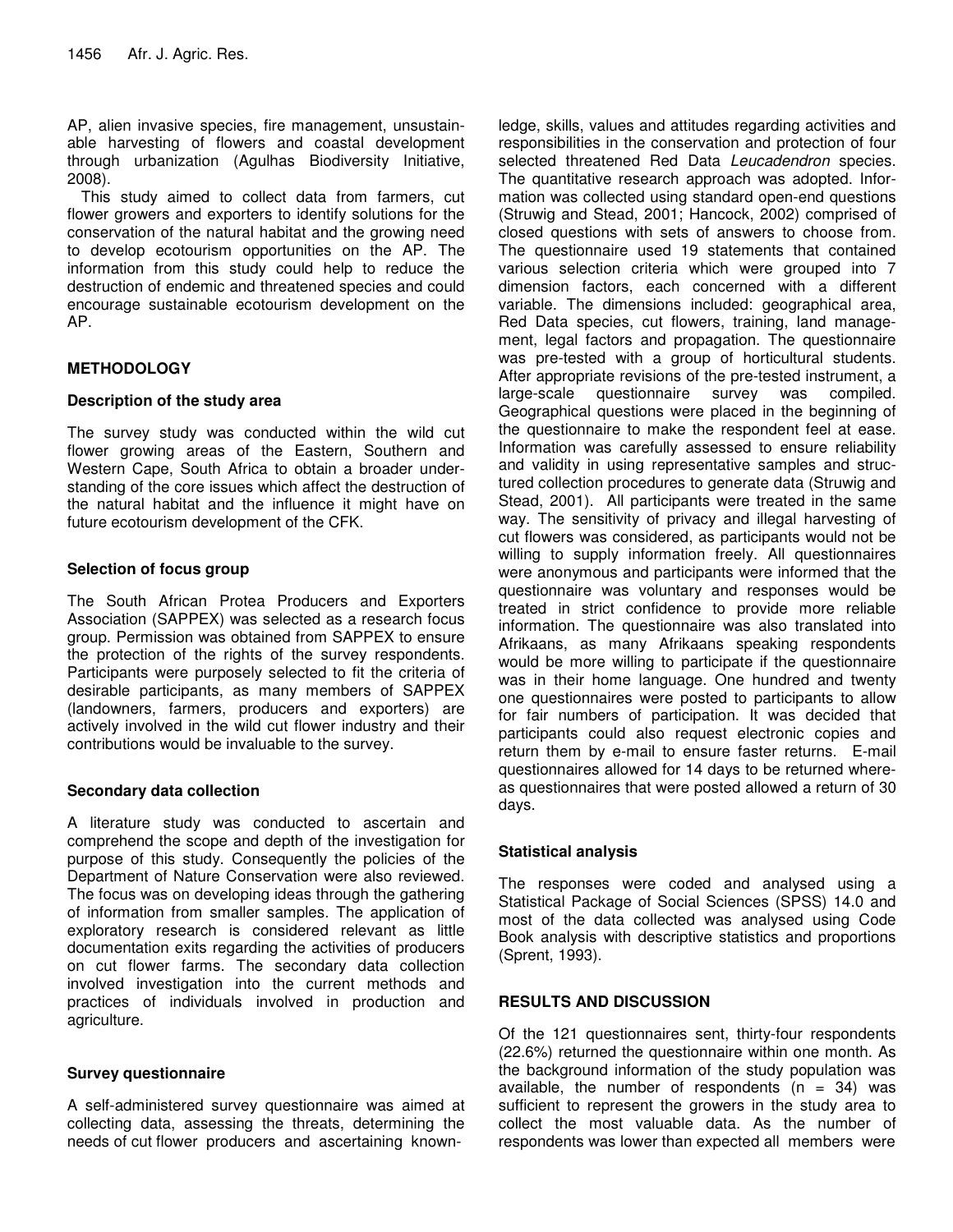| <b>Province</b>     | Name of places                                                                                                                                                                  | Number of<br>respondents<br>$(n = 34)$ | Percentage<br>respondents (%) |
|---------------------|---------------------------------------------------------------------------------------------------------------------------------------------------------------------------------|----------------------------------------|-------------------------------|
| Eastern Cape        | Kareedouw                                                                                                                                                                       |                                        | 3.0                           |
| Southern Cape       | Barrydale, Knysna, Riversdal                                                                                                                                                    | 6                                      | 18.2                          |
| <b>Western Cape</b> | Ceres, Citrusdal, Botrivier, Elim, Elgin,<br>Gansbaai, Hermanus, Kleinmond, Porterville,<br>Napier, Somerset Wes, Stanford, Stellenbosch,<br>Riversondered, Stanford, Worcester | 27                                     | 78.8                          |
| <b>Total</b>        |                                                                                                                                                                                 | 34                                     | 100                           |

**Table 1.** The distribution of respondents according to their geographical location in South Africa (n = 34).

**Table** 2. Distribution of respondents according to harvesting status, occurrence and categories of threat to Red Data species  $(n = 34)$ .

| Question                                                                            | <b>Criteria</b>             | Yes $(\%)$ | No (%) |
|-------------------------------------------------------------------------------------|-----------------------------|------------|--------|
| Do you harvest the following endangered species for cut<br>flower purposes?         | L. elimense subsp. elimense | 2.9        | 97.1   |
| Do you harvest the following endangered species for cut<br>flower purposes?         | L. laxum                    | 2.9        | 97.1   |
| Do you harvest the following vulnerable species?                                    | L. platyspermum             | 17.6       | 82.4   |
| Do you harvest the following vulnerable species?                                    | L. stelligerum              | 2.9        | 97.1   |
| Do you harvest any other Red Data species?                                          | Other Red Data species      | 64.7       | 35.3   |
| Are any of these Leucadendron populations threatened by<br>the following practices? | Farming practices           | 2.9        | 97.1   |
| Would you rate the following to be a threat to Red Data<br>species?                 | Alien plants                | 20.6       | 79.4   |
| Would you rate the following as a threat?                                           | Fire                        | 17.6       | 82.4   |
| Would you consider the following to be a threat to Red<br>Data species?             | Road works                  | 2.9        | 97.1   |
| Would you agree that these Leucadendron populations<br>are not threatened?          | No threat                   | 61.8       | 38.2   |

taken as a sample representing the industry. The number of survey respondents in each area is summarized in Table 1. Many cut flower farms are owner managed; therefore more personalized interest and contact responses were received.

#### **Geographical study area**

A total of 76.5% of the respondents participated from the Western Cape, 17.6% from the Southern Cape and 2.9% from the Eastern Cape (Table 1). Participants were all members of SAPPEX and were either involved in growing or exporting cut flowers. As some respondents reflected small numbers of growers from individual areas (reflective of the actual populations), especially the Eastern Cape, an area-to-area analysis was not feasible. More fittingly, data were aggregated to represent one large geographic region.

#### **Threatened Red Data species**

The study reported that *L. platyspermum* is the most harvested (17.6%) *Leucadendron* compared with the other three threatened *Leucadendron* species. As was expected, respondents reported that *L. platyspermum* is mainly harvested from planted fields (Table 2). Some respondents indicated that this species is not threatened as it occurs over many hectares of the Southern Cape. *L. platyspermum* is highly sought after for its female cones and the possibility exists for respondents to indicate that this species is not over harvested or threatened. It is interesting to see that some respondents indicated that they did not know the Red Data status of *L. platyspermum.* The Protea Atlas (2008) classifies *L. laxum* and *L. stelligerum* as endangered species and *L. elimense* and *L. platyspermum* as vulnerable species. These results are alarming and indicate that many respondents are uninformed in conservation of Red Data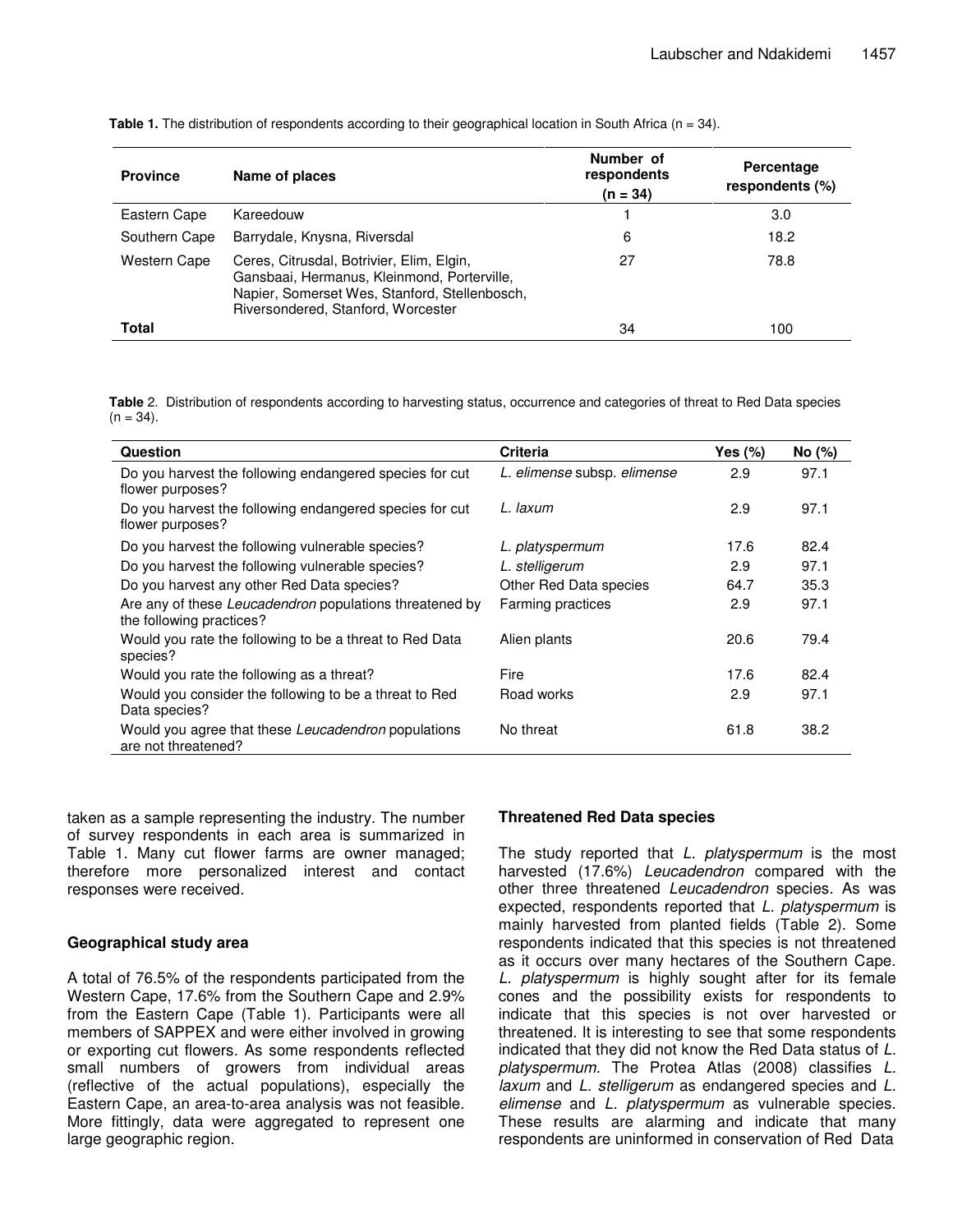**Question Criteria Yes (%) No (%)** Do you harvest endangered Leucadendron cut flowers from the following areas? Natural stands 17.6 82.4 Do you harvest these cut flowers from the following areas? Broadcasted seeds 8.8 91.2 Do you harvest endangered cut flowers from commercial orchards? Planted orchards 38.2 61.8 Do you harvest these species from any other areas? Other areas 5.9 94.1 What quantity of these species do you harvest? Less than 20 kg 0 100 100 Do you harvest approximately the following quantity? 20 – 199 kg 2.9 97.1 Do you harvest more than the following quantity? More than 200 kg 47.1 52.9 When harvesting from natural areas do you practice the following harvesting technique? Cut all flowers that are ready 5.9 94.1 Do you practice the following technique during harvesting? Cut 50% of all flowers 23.5 76.5 Do you prefer to practice the following harvesting technique? Cut 2/3 of all flowers 14.7 85.3 At harvesting do you practice the following technique? Prune while you cut 17.6 82.4 Would you suggest any other than the above harvesting measures? Other 8.8 91.2 Which market do you supply? The Contract of the Contract Local COME 202.4 67.6 Do you supply the export market? Export 61.8 38.2 Do you supply different markets to the above? Cher Cherral Communication of the 2.9 97.1 Do you harvest any seed from Red Data species? No harvesting 67.6 32.4 Do you harvest any seed for the following use? Broadcast seed 11.8 88.2 Do you harvest any seed for the following use? Collect and sell 2.9 97.1 Do you harvest any seed for the following use? Collect and grow 8.8 91.2

**Table 3.** Distribution of respondents according to their cut flower harvesting status (n = 34).

species. Only 2.9% of respondents reported harvesting *L. elimense* subsp. *Elimense, L. laxum and L. stelligerum* (Table 2). Other *Leucadendron* species that were picked regularly (64.7%) *were L. acuminate, L. catharinae, L. galpinii, L. glabrum, L. horifolia, L. marii, L. rubrum, L. salicifolium, L. strictum, L. tinctum* and *L. xanthoconus* and over-harvesting of *Berzelia alopercuroides, Brunia laevis, Brunia stokoeii, Erica fastigiata, Erica leucanthera, Erica perspicua, L. elimense, L. laxum* and *Mimetes hirtus* was reported. It was expected to see that overharvesting of Red Data species continues and that the habitat remains under threat.

Response on threatened populations varied according to category (Table 2). Respondents indicated that alien invasive plant species are the biggest threat to *Leucadendron* populations, although the 20.6% response seems very low (Table 2). These results are in contrast with reports that the spread of alien invasive species has been recorded as the second biggest threat to biodiversity on the AP, where 14.7% of the natural habitat is lost and 40% is infested (Agulhas Biodiversity Initiative, 2008). According to Turpie (2004) the overall CFK area is the most heavily invaded with alien species. It was interesting to see that this result was followed by fire (17.6%) from respondents who should have reasonable knowledge that species will recover after fire. The least perceived threats to Red Data populations were farming practices (2.9%) and road works (2.9%), (Table 2). These

results are in contradiction with the fact that agriculture has been identified as the largest cause of habitat destruction through cereals, dairy pastures, vineyards and cultivated flowers (Lombard et al., 1997). It appears that the respondents do not realize the impact of agriculture on the natural environment.

#### **Cut flower practices**

In Table 3 a total of 38.2% of respondents harvest the Red Data Leucadendron species from cultivated orchards. The increase in orchard planting is a result of the Agricultural Research Council (ARC) fynbos unit's priority for farmers to cultivate more than 70 commercially viable Proteaceae species for the export market (Dodd and Bell, 1993; Coetzee and Littlejohn, 1994).

17.6% of the respondents harvest Leucadendron species from natural stands (Table 3). Some respondents (8.8%) also reported harvesting these *Leucadendrons* species from broadcasted seed fields (Table 3). Seed broadcasted into nature will germinate once conditions become favourable. Sustainable flower harvesting levels of some species are unknown and damage to the habitat continues due to over harvesting, poor harvesting techniques and removal of flower heads, the seed carriers of future generations (Agulhas Biodiversity Initiative, 2008).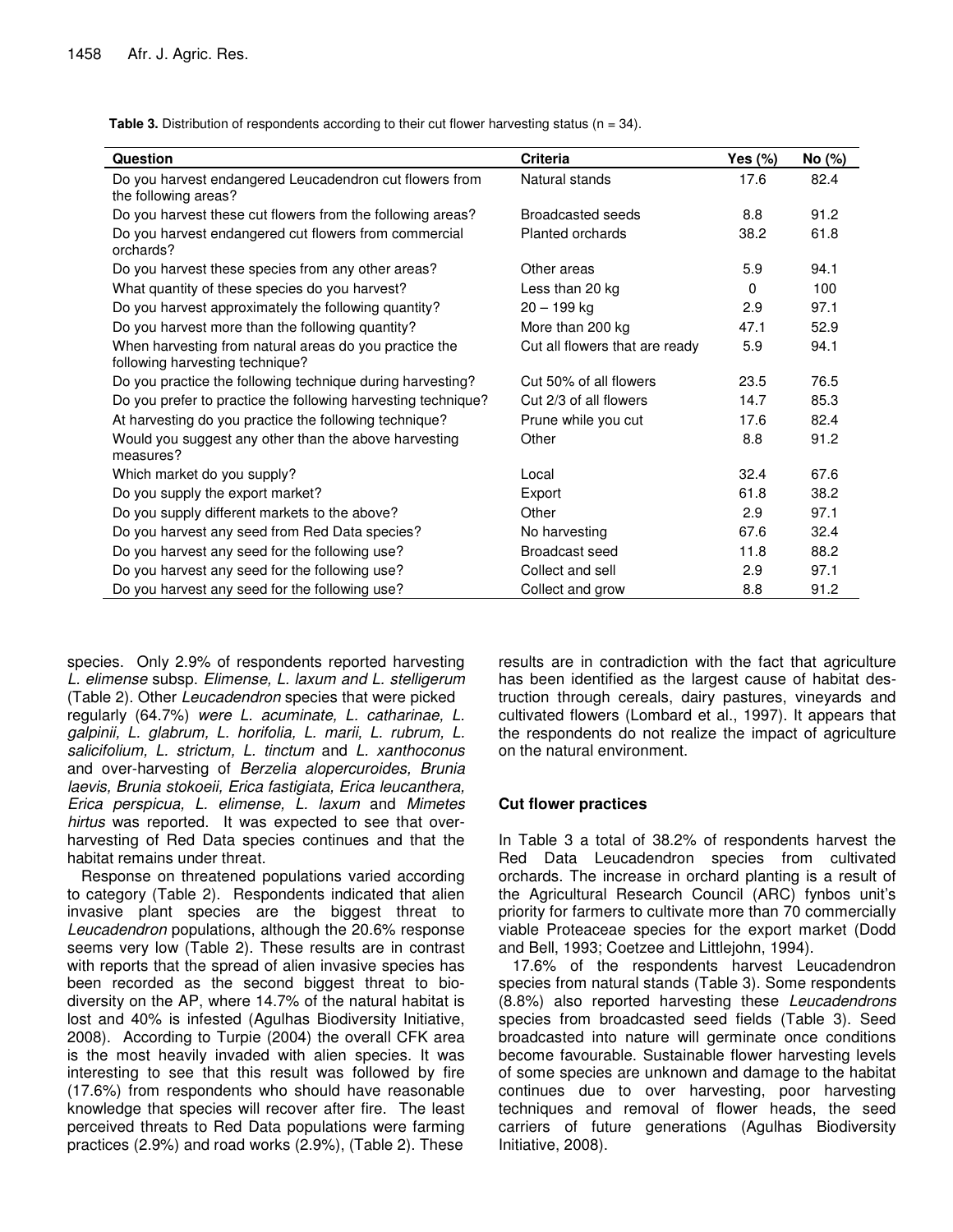| <b>Question</b>                                                                         | <b>Criteria</b>                 | Yes (%) | No (%) |
|-----------------------------------------------------------------------------------------|---------------------------------|---------|--------|
| Do you have the following training in cut flower harvesting?                            | Formal education                | 17.6    | 82.4   |
| Have you received any training from the following?                                      | Short courses                   | 44.1    | 55.9   |
| Is your training mainly the following?                                                  | Self trained                    | 47      | 53     |
| Do you have any training different to the above?                                        | Other                           | 17.6    | 82.4   |
| Has your staff been trained in the following?                                           | Invasive species identification | 67.6    | 32.4   |
| Has your staff been trained in the identification and conservation of<br>the following? | Rare species                    | 14.7    | 85.3   |
| Does your staff receive training in the following?                                      | Potential cut flower species    | 35.3    | 64.7   |
| Does your staff have training in none of the above?                                     | None of these                   | 14.7    | 85.3   |

**Table** 4. Distribution of respondents according to their training status (n = 34).

In the question about quantity of *Leucadendrons* harvested (Table 3), 47.1% of the respondents reported harvesting more than 200 kg per year. Only 2.9% reported to harvest 20 - 199 kg (Table 3). Establishing inventories on volumes harvested by farmers is important to keep record of quantities harvested during each year. At the same time harvester competence can be calculated which in turn will aid in general conservation cultivation (Robyn and Littlejohn, 2002). Robyn and Littlejohn (2002) also reported that the biggest factor in the loss of biodiversity and habitat destruction is the continued over-harvesting of endemic species.

The results from Table 3 show that a total of 17.6% of the respondents stated that they prune while they harvest flowers from natural stands and 23.5% of the respondents reported that they harvested fifty percent of the flowers. 14.7% Claimed to harvest two thirds of the flowers per a plant and 5.9% harvest all the flowers on a plant (Table 3). It is alarming to see that some respondents are not practicing sustainable harvesting of cut flowers. Other respondents practised field harvesting, using contractors and plantation harvesting.

As was expected, most Red Data *Leucadendrons* are exported (61.8%), although 32.4% of the respondents reported their flowers are destined for the local markets (Table 3). Some respondents reported that the source of harvested material such as *L. platyspermum* determines its marketable quality, as field harvesting results in lower quality compared with flowers taken from orchards. A general response was provided that illegal harvesting and selling should be arrested, while conservation authorities should do more in communicating and visiting landowners, cut flower sellers and exporters.

A total of 67.6% of the respondents reported no seed harvesting from the four Leucadendron species (Table 3). It is interesting to see that 11.8% of the respondents reported they harvest seed from these *Leucadendrons* to use in broadcasted seed plantings (Table 3). According to Coetzee and Littlejohn (1994) approximately 1000 ha of *Leucadendrons* are cultivated from seed dispersal plants in the natural habitat. Only 2.9% of the respondents collect seed for selling purposes and only 8.8% collect seed to grow new plants (Table 3). The collection

and selling of seed and growing new plants from seed is an essential part of increasing plant production in other areas. This study supports the Agulhas Biodiversity Initiative (ABI) (2008) suggestion that the cut flower industry should develop as a conservation industry to reduce pressure on endangered species. Sustainable flower harvesting should promote the future development of ecotourism on cut flower farms and alleviate the threat to the biodiversity and increasing land usage on the AP (Cole et al., 2000).

# **Training in cut flower growing and propagation**

It is interesting to see that only 17.6% of the respondents had formal training, 44.1% have completed short courses in cut flower growing and 47% of the respondents were self-trained (Table 4). Cut flower short course training used to be one of the principle methods of the ARC in promoting indigenous cut flower enterprises. Employee training is important in the protection of the red data species. A total of 67.6% of employees were trained in alien invasive species and 35.3% were trained in potential cut flower species. It is alarming to see that only 14.7% of the staff received training on endangered species and 14.7% of the respondents reported none of these training methods and make use of contract labour for harvesting (Table 4). These results indicate a greater need for more specialised training in the identification and protection of Red Data species. Training is important to protect sensitive habitats in locating them and managing them appropriately. Education on farms should be enhanced with training programs and information pamphlets on illegal harvesting and protection of Red Data species.

#### **Land management practices**

On the question relating to grazing in natural habitats, a total of 70.6% of the respondents stated that they do not allow livestock to graze in the natural habitat. Only 5.9% allowed grazing on a rotational basis, while 2.9% allowed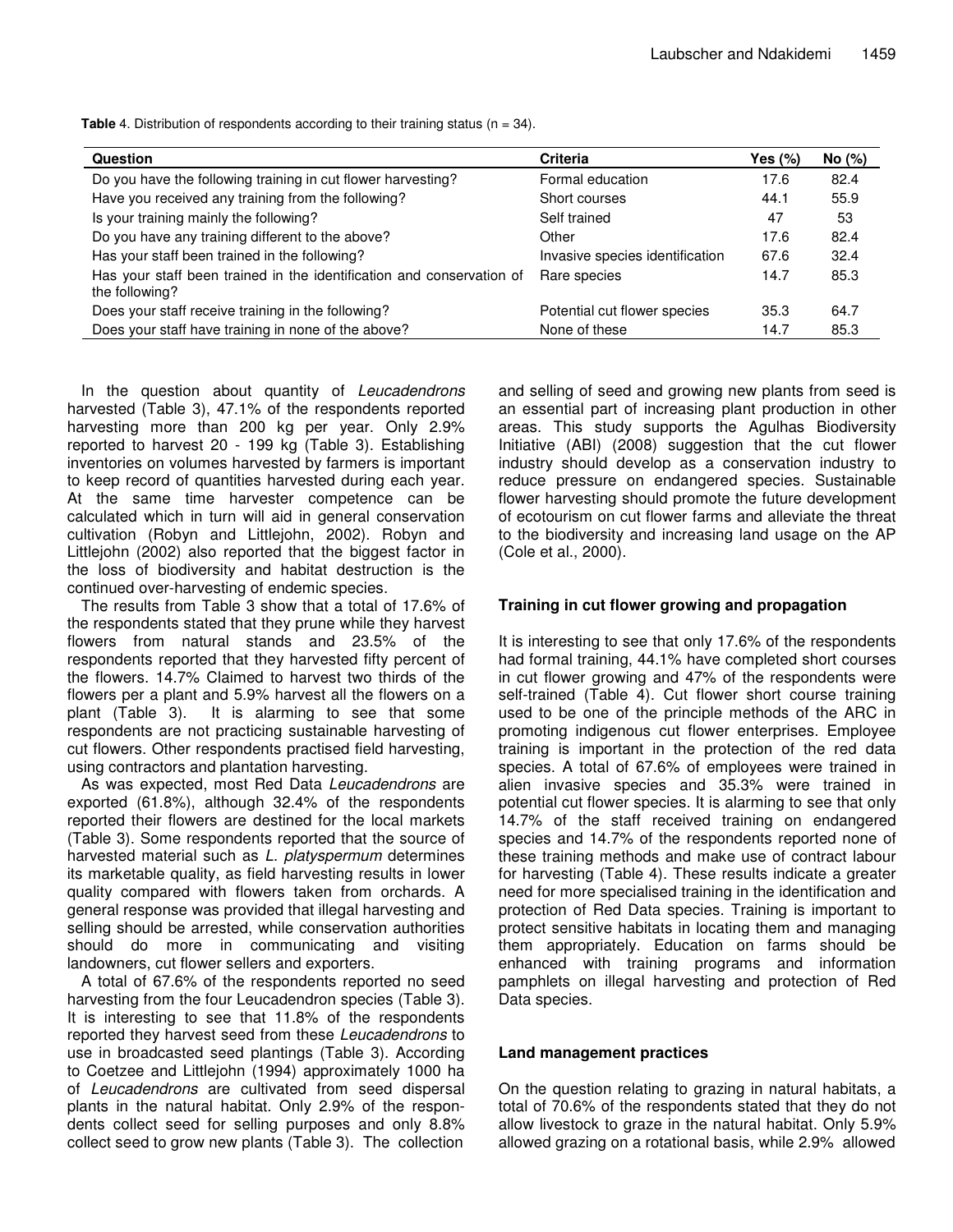**Table 5.** Distribution of respondents according to land management practices (n = 34).

| Question                                                                                                                                         | <b>Criteria</b>             | Yes $(\%)$ | No (%) |
|--------------------------------------------------------------------------------------------------------------------------------------------------|-----------------------------|------------|--------|
| Do you allow your livestock to graze in natural areas in the<br>following way?                                                                   | Controlled                  | 2.9        | 97.1   |
| Do you practice grazing of livestock in natural areas in the<br>following way?                                                                   | Uncontrolled                | $\Omega$   | 100    |
| Does your livestock graze in the natural habitat in the<br>following way?                                                                        | On a rotational basis       | 5.9        | 94.1   |
| Do you agree that livestock should not graze in the natural<br>habitat?                                                                          | Yes                         | 29.4       | 70.6   |
| Do you practice grazing of livestock in these areas in any<br>other way?                                                                         | Other                       | 5.9        | 94.1   |
| Do you think the following factor is responsible for the<br>reproductive phases of Proteaceae species?                                           | Fire                        | 61.8       | 38.2   |
| Does the following factor play a role in the reproductive<br>phases of Proteaceae species?                                                       | Rodents                     | 35.3       | 64.7   |
| Does the following factor play a role in the reproductive<br>phases of Proteaceae species?                                                       | Insects                     | 38.2       | 61.8   |
| Does the following factor play a role in the reproductive<br>phases of Proteaceae species?                                                       | <b>Birds</b>                | 47.1       | 52.9   |
| If not satisfied with the above do you know of any other<br>reproductive strategies?                                                             | Other                       | 5.9        | 94.1   |
| Are you aware that some species may require fire to<br>stimulate germination of seed?                                                            | <b>No</b>                   | 29.4       | 70.6   |
| Would you say that you do not practice controlled fires and<br>that you agree with the following?                                                | Allow nature to<br>continue | 23.5       | 76.5   |
| Do you practice controlled fires to stimulate new reproductive<br>growth and do you agree that fields should burn on the<br>following intervals? | Every 3-4 years             | 5.9        | 94.1   |
| Do you practice controlled fires to stimulate new reproductive<br>growth and do you agree that fields should burn on the<br>following intervals? | Every 6-7 years             | 6          | 94     |
| Do you practice controlled fires to stimulate new reproductive<br>growth and do you agree that fields should burn on the<br>following intervals? | Longer than 7 years         | 14.7       | 85.3   |
| If not any of the above do you recommend any other<br>method?                                                                                    | Other                       | 20.6       | 79.4   |

controlled grazing in the natural habitat (Table 5). Cowling (1993) reported that most of the marginal agricultural land on the AP is unsustainable for livestock and that farm land would generate greater wealth if the land was developed for ecotourism activities. Other studies showed that close to half of the cattle farms on the AP rely on natural habitat grazing, where cattle often graze along wetlands (Agulhas Biodiversity Initiative, 2008). These areas where the destruction of endangered species continues are mainly the natural habitat for *L. laxum*. Landowners should create a balance in using plants, animals and natural resources to generating an income on their land (De Villiers, 2002). This revenue could be used in several ways including in the planning and developing the ecotourism activities on the AP.

Fire was reported as the highest (61.8%) factor in enhancing the re-growth of plants (Table 5). A total of

23.5% of the respondents said that nature should be allowed to continue its own fire regeneration. Some respondents (5.9%) reported that land should burn every 3 - 4 years, 6% reported land should burn every 6 - 7 years, and 14.7% reported fire needed to burn the habitat at intervals longer than 7 years. From our study and reports from other researchers, fires are important in the maintenance of the biodiversity of the CFK (Table 5), (Kruger, 1983; Cowling, 1987; Bond and Van Wilgen, 1996). It has been known for many years that planned and unplanned fires in the CFK assist in the germination of various indigenous plant species (Kruger, 1983; Cowling, 1987; Bond and Van Wilgen, 1996). This is due to both the heat of the fires and the chemicals that are present in the smoke of burning plant material (Brown and Duncan, 2006). Unplanned burning can have a large negative impact on post-fire regeneration and therefore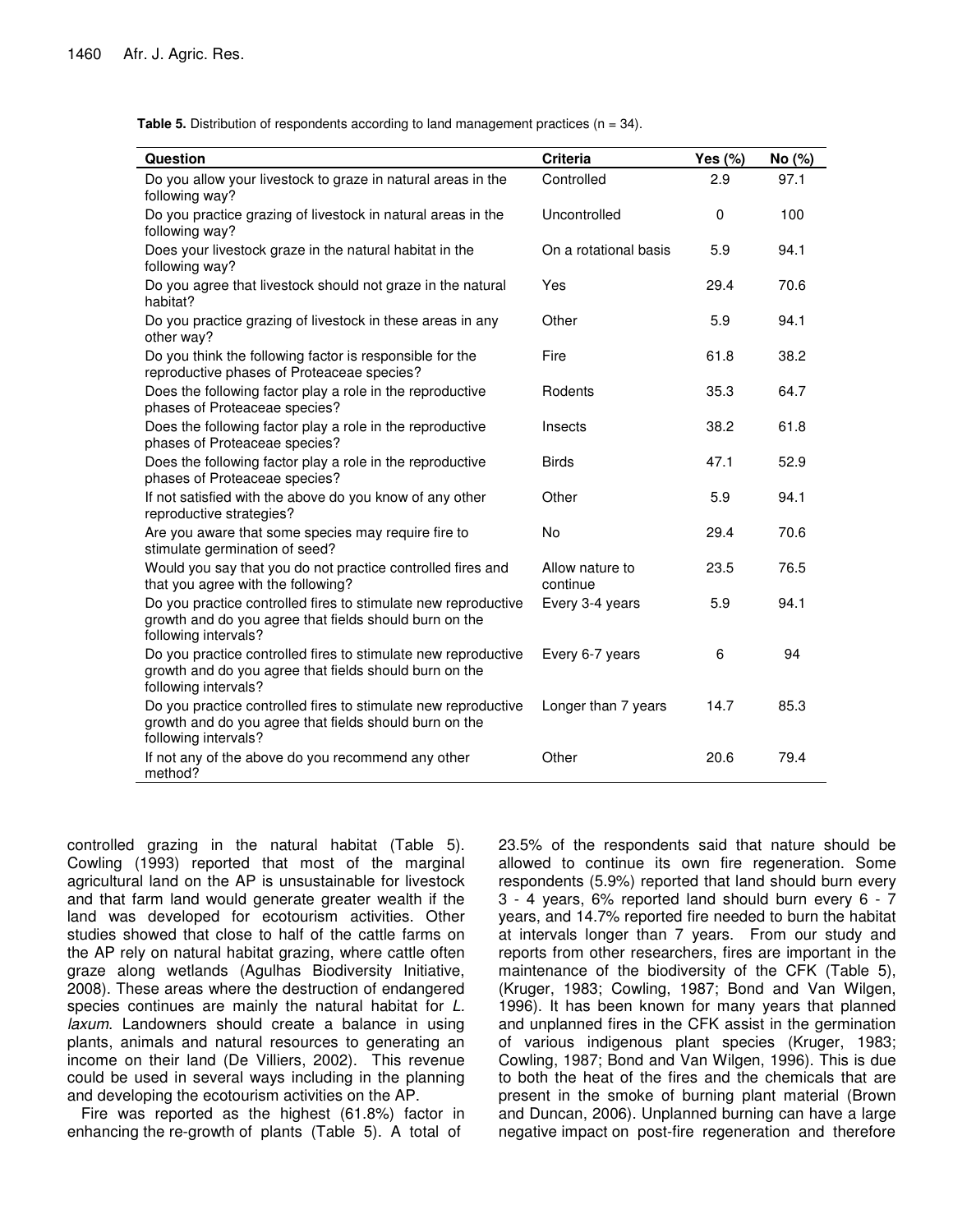**Table** 6. Distribution of respondents according to legal factors regarding trading of indigenous plant species (n = 34).

| Question                                                                                                                  | <b>Criteria</b>                       | Yes $(\%)$ | No (%) |
|---------------------------------------------------------------------------------------------------------------------------|---------------------------------------|------------|--------|
| Are you satisfied with the way conservation bodies issue Farm visits from conservation authorities<br>harvesting permits? |                                       | 38         | 62     |
| Have you been issued with a permit successfully?                                                                          | Permits have been issued successfully | 70.6       | 29.4   |
| Are you aware that you need a permit?                                                                                     | Permit possession / awareness         | 2.9        | 97.1   |
| Do you know the application procedure for permits?                                                                        | Permit application procedure          | 5.9        | 94.1   |
| Do you have the following permit?                                                                                         | Permit to sell protected flora        | 76.5       | 23.5   |
| Do you have the following permit?                                                                                         | Permit to grow protected flora        | 58.8       | 41.2   |
| Have you been issued with the following permit?                                                                           | Permit to cut with permission         | 11.8       | 88.2   |

**Table 7.** Distribution of respondents according to propagation practices of Red Data species (n = 34).

| <b>Question</b>                                                   | <b>Criteria</b>                   | Yes (%) | No (%) |
|-------------------------------------------------------------------|-----------------------------------|---------|--------|
| Do you propagate any Red Data species?                            | Propagation                       | 41.2    | 58.8   |
| Do you propagate any Red Data species from the following?         | Seed                              | 20.6    | 79.4   |
| Do you propagate any Red Data species from the following?         | Cuttings                          | 14.7    | 85.3   |
| Do you propagate any Red Data species from the following?         | Layering                          | 0       | 100    |
| If not one of the above methods, do you use any other<br>methods? | Other                             | 2.9     | 97.1   |
| Are these propagated plants used for the following?               | Reintroduction into cleared areas | 11.8    | 88.2   |
| Are your propagated plants used for the following?                | Selling                           | 0       | 100    |
| Are these propagated plants used for the following?               | Planted into cut flower orchards  | 20.6    | 79.4   |
| Do you use propagated plants for the following purpose?           | As mother stock                   | 11.8    | 88.2   |

the further extinction of species (Cowling and Richardson, 1995; Coetzee and Littlejohn, 1994).

Birds were rated by 47.1% of the respondents as being essential in the reproductive phase of *Leucadendron* species. It is well known fact that birds are an important part of the CFK reproductive system (Paterson-Jones, 2000). According to Ryan and Bloomer (1999) more than 270 bird species have been recorded on the Agulhas Plain. A total of 38.3% of the respondents reported insects and 35.3% reported rodents to be important in the reproductive phases of *Leucadendron* (Table 5).

#### **Legal factors related to indigenous cut flower species**

In Table 6, the knowledge regarding the issuing of cut flower harvesting permits was high. A total of 70.6% of the respondents stated that they were issued with permits successfully (Table 6). Only a few respondents (2.9%) had little knowledge of which permits are required for cut flower harvesting and 5.9% did not know the application procedure for permits. It is apparent that respondents were well informed about permit granting. Earlier documentation by Neiteler (2004) reported that conservation authorities were slow with the granting of permits. This study showed that farm visits by conservation authorities to those who have been granted permits was only 38% (Table 6). Our study is in agreement with the ABI, (2008) findings which reported that a lack of capacity exist in the Western Cape Nature Conservation Board (WCNCB) to: a) promote sustainable flower harvesting b) distribute endangered species list and c) to become more vigilant in farm visits. The general lack of information, support from authorities and feedback from cut flower associations were general concerns received by respondents regarding the availability of published information on Red Data species. Permission to use virgin land for any other activity besides production requires a site inspection, permit and possibly an impact study before any activity can commence (Littlejohn, 2002).

It was clear that permit possession was high, with 76.5% respondents having permits to sell protected flora, 58.8% to grow protected flora and 11.8% to cut flora with permission from landowners (Table 6). A general concern was raised by some respondents that permits get abused and illegal harvesting of Red Data species is not covered by the permits and reported incidents are not followed up with prosecutions. Vehicles should carry permits and buyers should ensure that suppliers are in possession of permits (Sappex News, 2002; Littlejohn, 2002). Landowners should be more concerned in sustainable cut flower harvesting to protect and conserve the natural heritage of the CFK.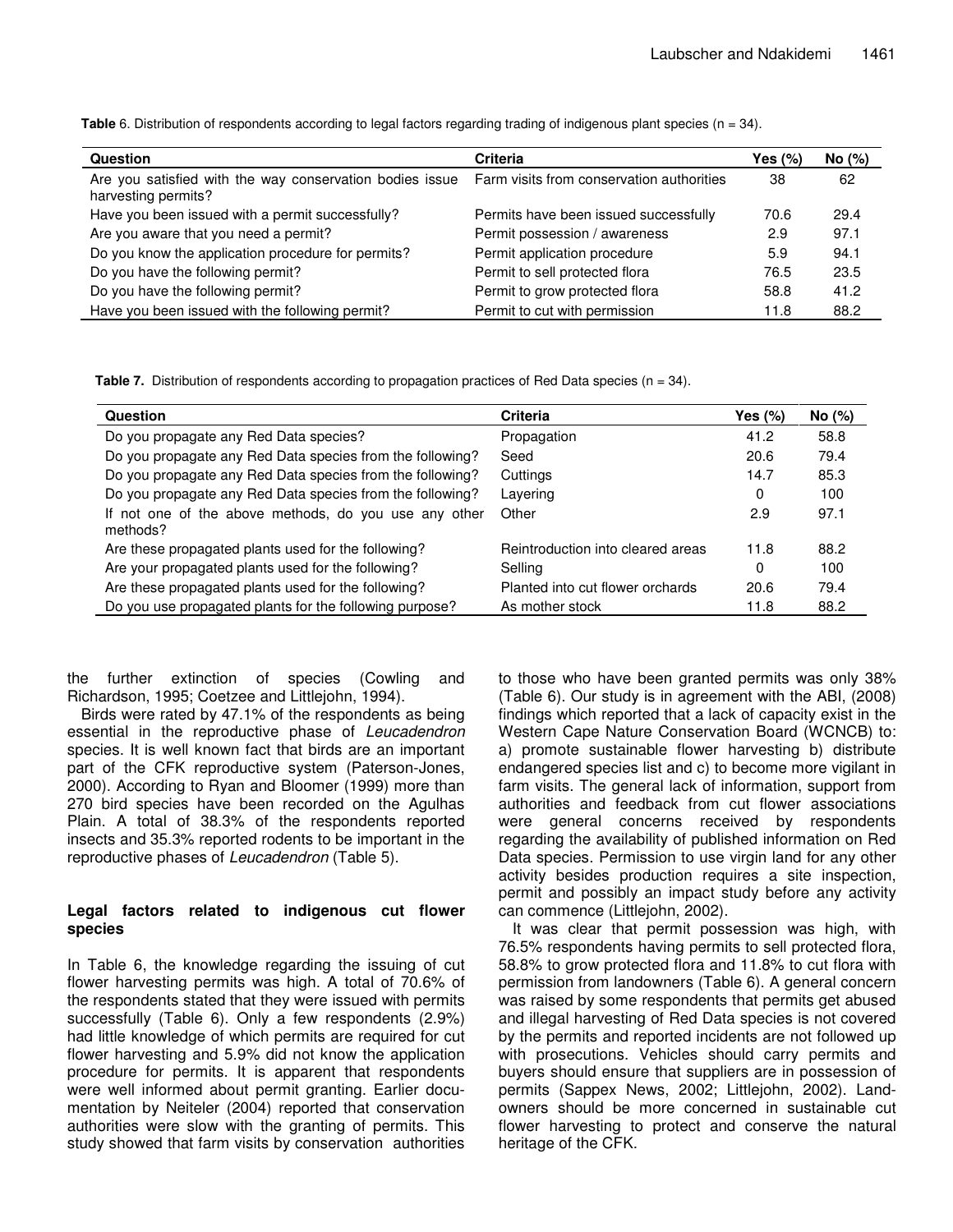### **Propagation techniques**

In this question respondents were asked to report how they propagate threatened Red Data species. Respondents reported that propagation of Red Data species was mainly done from seed (20.6%) and cuttings (14.7%), although 41.2% reported that they did not propagate any of these species (Table 7). Some respondents (2.9%) indicated other, but did not explain their methods. These results show either a lack of interest or knowledge of propagation of Red Data species. The need for developing and promoting propagation techniques of plants is important to expand plant availability of threatened species as well as cut flower stock material. Seed propagation is necessary when plants are reintroduced in the natural habitat. However, if seed from other areas are introduced into an existing area, new genes can change the biodiversity of that habitat (Littlejohn, 2002). Under such circumstances, vegetative propagation is necessary to retain the characteristics of species, especially those required for cut flower purposes (Hartmann et al., 2006).

Plants that are propagated by farmers are mainly used for new orchard plantings (20.6%), reintroduction in cleared areas (11.8%) and mother stock (11.8%). No plants are propagated to be sold (Table 7). Farmers should play a major role in growing endangered plant species and re-introduce cultivated plants into their natural habitat. The results of propagating species remain low and very little propagation is done to reintroduce threatened plant species into the natural habitants. From this background, there is a great need to develop new scientific methods for the vegetative propagation by identifying cheaper and sustainable techniques that could be used by flower growers with little financial resources.

#### **Conclusion**

The Agulhas Plain has been perceived as one of the most scenic destinations that can offer a variety of opportunity for unique plant species viewing in the natural habitats. Unfortunately, threatened Red Data species and their habitat are continuing to be destroyed as landowners, local communities and conservations authorities are not vigilant in identifying and conserving these sensitive and vulnerable habitats. It has been postulated that the main reasons for decline in the numbers of Red Data species of the CFK are the expansion of agriculture, lack of propagation skills and the spread of invasive plant species in the natural habitants. Another major constraint was the lack of information on the identification of Red Data species. Unless these problems are addressed, the environmental destruction of the natural habitat and the exploitation of Red Data species will continue and the potential to improve the ecotourism industry of this area will remain undeveloped. There is no question whether foreign and national tourists will visit the Agulhas Plain if

the natural habitat of threatened Red Data plant species can be preserved and the current poor infrastructure for ecotourism activities can be developed, as the current economic climate makes travelling to South Africa an affordable destination. The need for scientific development of vegetative propagation exists to promote and save Red Data species such as *L. elimense* subsp. *Elimense, L. laxum,L. platyspermum and L. stelligerum*.

### **ACKNOWLEDGEMENTS**

The authors are thankful to the members of the South African Protea Producers and Exporters Association for taking part in the survey; the Cape Peninsula University of Technology for financial assistance and; Corrie Uys and Robin Koehorst for their help.

#### **REFERENCES**

- Agulhas Biodiversity Initiative (2008). Agulhas Biodiversity Initiative Research report. http://www.flowervalley.org.za/abi.htm. [11 November 2009].
- Bond WJ, Van WB (1996). Fire and Plants*.* Chapman and Hall, London.
- Brown N, Duncan G (2006). Grow fynbos plants. South African National Biodiversity Institute, Claremont, Cape Town.
- Coetzee JH, Littlejohn G (1994). Indigenous South African Flower Industry. Hortagrow*.* August 1994: 9-11.
- Cole N, Lombard AT, Cowling RM, Euston-Brown D, Richardson DM, Heijnis CE (2002). Framework for a conservation plan for the Agulhas Plain, Cape Floristic Region, South Africa. Institute for Plant Conservation, University of Cape Town, Cape Town.
- Cowling RM (1987). Fire and its role in coexistence and speciation in Gondwanan shrublands. S. Afr. J. Sci. 83: 106-112.
- Cowling R (1993). Ecotourism What is it and what can it mean for conservation. Veld and Flora 79(1): 3-5.
- Cowling R, Richardson D (1995). Fynbos. Sou the further extinction of species (Cowling and Richardson, 1995; Coetzee and Littlejohn, 1994).
- Birds were rated by 47.1% of the respondents as being essential in the reproductive phase of *Leucadendron* species. It is well known fact that birds are an important part of the CFK reproductive system (Paterson-Jones, 2000). According to Ryan and Bloomer (1999) more than 270 bird species have been recorded on the Agulhas Plain. A total of 38.3% of the respondents reported th Africa's Unique Floral Kingdom*.* Fernwood Press, Cape Town, pp. 7-31.
- De Villiers T (2002). First Words: A farmer's viewpoint. Veld and Flora 88(2): 42.
- Dodd J, Bell DT (1993). Water relations of the canopy species in a Banksia woodland. Swan Coastal Plain, Western Australia. Aust. J. Bot. 18:281-293.
- Hancock B (2002). Trent focus for research and development in primary health care: An introduction to qualitative research. Trent Focus*.* 1998: 1-27.
- Hartmann HT, Kester DE, Davies FT, Geneve RL (2002). Plant Propagation Principles and Practices. 7<sup>th</sup>Edition. Prentice Hall. New Jersey pp. 367-374.
- Hilton-Taylor C (1996). Red Data List of southern African plants. Strelitzia 4. National Botanical Institute, Pretoria.
- Kruger FJ (1983). Plant community diversity and dynamics in relation to fire. In Mediterranean-type Ecosystems. The Role of Nutrients. (Eds FJ Kruger, DT Mitchell, JUM Jarvis), Springer Verlag: Berlin pp. 446- 472.
- Littlejohn G (2002). Legal Issues, Planning and Planting. Cultivating fynbos for quality cut flower production. Unpublished ARC training course manual. Elsenburg, Stellenbosch.